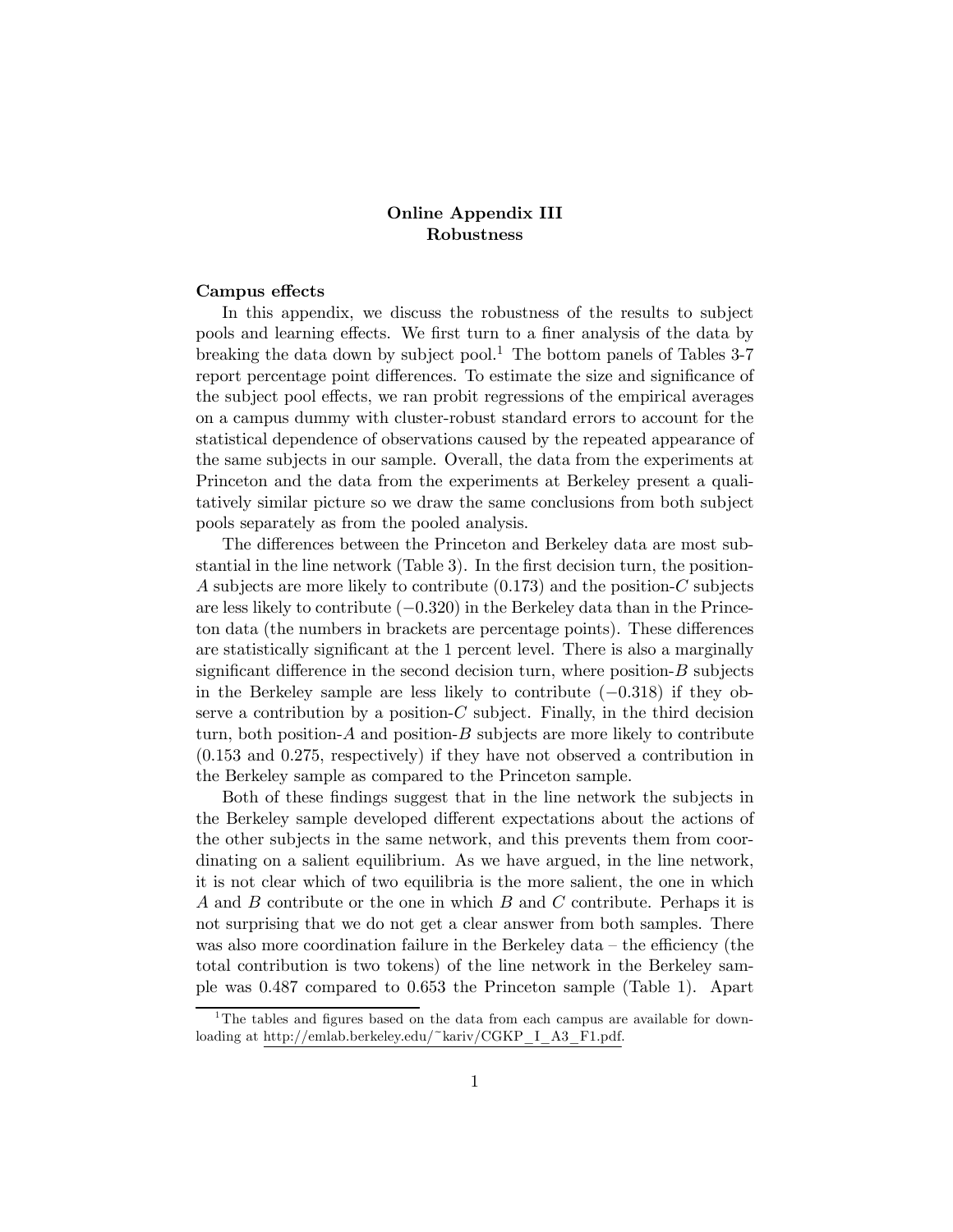from the differences in the line network, we observe the same regularities in both subject pools, which gives us some confidence that our conclusions are robust.

When we look at the other networks, only a few quantitative differences in contribution rates are significant and none change the main findings from the full analysis of the pooled data. One of these quantitative differences is that the isolated subjects in the one-link (Table 5) and pair (Table 7) networks are more likely to contribute in the Berkeley data than in the Princeton data. In the empty network, where all subjects are uninformed and unobserved, the contribution rate is higher, though not significantly so, in the Princeton data than in the Berkeley data. So it is in the asymmetric situations – where salience would seem to suggest that isolated subjects, who cannot coordinate with the other subjects, should not contribute – that the Berkeley subjects are more likely to contribute. In fact, the contribution rates of the isolated Berkeley subjects in the one-link and the pair networks are similar to the contribution rates of subjects in the empty network (Table 2). This could suggest altruistic, non-strategic behavior on the part of the Berkeley subjects though, given the large number of equilibria, there may be other equally plausible explanations.

In the one-link network, there are also significant differences between the Berkeley and Princeton data in the behavior of the subjects in positions  $A$ and  $B$ : a lower contribution rate  $(-0.311)$  by position-A subjects at the second decision turn after observing a contribution and a lower contribution rate  $(-0.247)$  by position-B subjects at the third decision turn. These lower rates may be a response to the higher contributions by subjects in position C. In the pair network, we observe two significant differences: the contribution rates of subjects in positions  $A$  and  $B$  in the Berkeley sample are lower at the second and third decision turns  $(-0.211 \text{ and } -0.293, \text{ respectively})$ after observing a contribution. Again, this could be a response to the higher contributions of the isolated subjects at position  $C$ . These differences are all significant at the 5 percent level.

Finally, in the star-out network (Table 4) we observe a few differences in contribution rates, but the differences are quantitatively small. The Berkeley subjects in position A are slightly more likely to contribute  $(0.107)$  in the first decision turn. In a few cases the Berkeley subjects in position  $A$ contributed a token when the public good had already been provided. These contributions appear to be simple mistakes (the "trembling hand"). So both sets of data seem to support our conclusions about salience and equilibrium in the star-out network. Finally, in the star-in network (Table 6), there are no significant differences between the Berkeley data and the Princeton data.